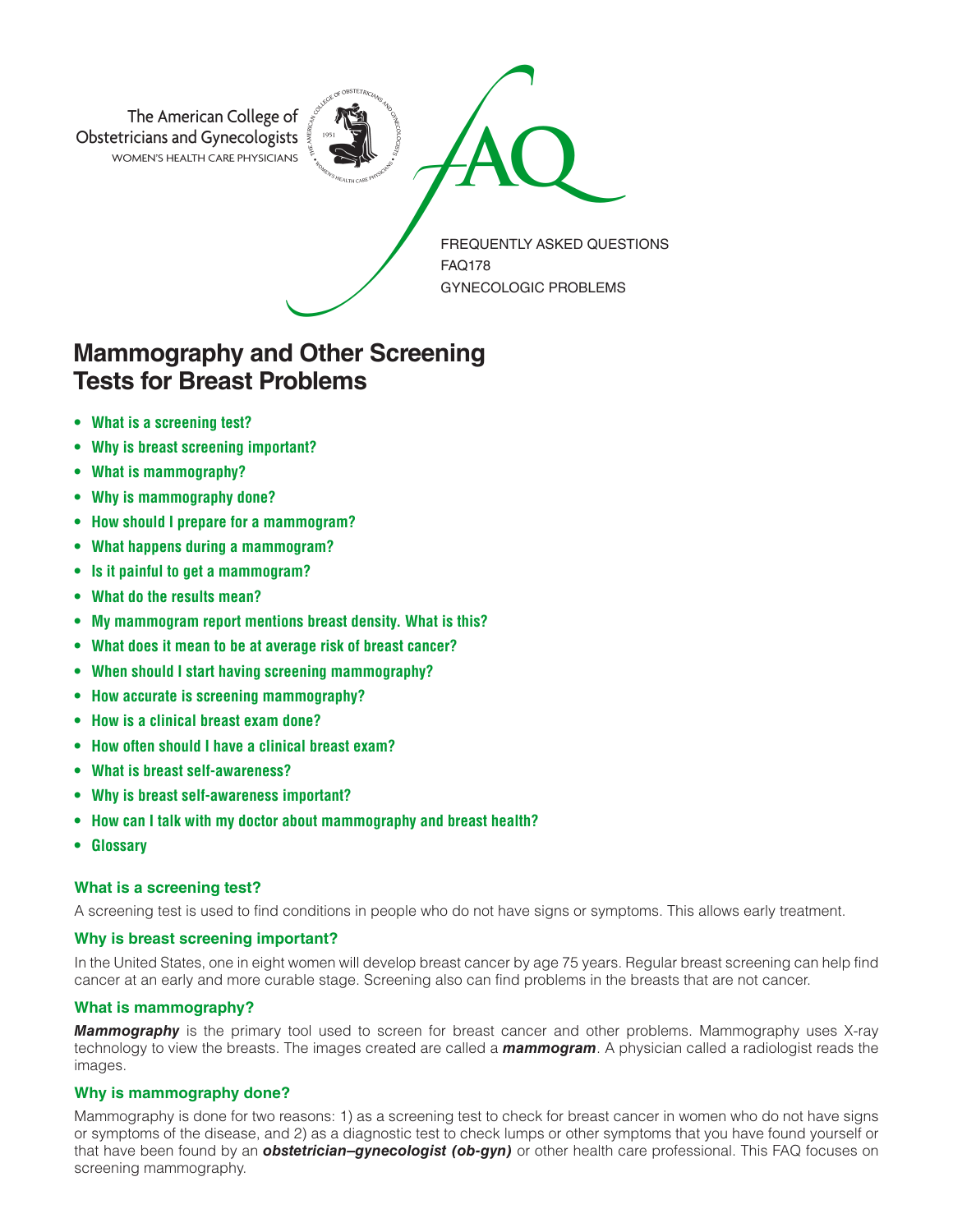## **How should I prepare for a mammogram?**

The day of your test you should not wear powders, lotions, or deodorants. Most of these products have substances that can show on the X-ray. They can make your mammogram hard to interpret.

## **What happens during a mammogram?**

You will need to completely undress from the waist up and put on a gown. You will be asked to stand in front of an X-ray machine. One of your breasts will be placed between two flat plastic plates. You will feel firm pressure on your breast. The plates will flatten your breast as much as possible so that the most amount of tissue can be viewed. These steps will be repeated to take a side view of the breast. The test then is done on the other breast.

## **Is it painful to get a mammogram?**

The pressure of the plates often makes the breasts ache. This discomfort is brief. If you are still having menstrual periods, you may want to have the test done in the week right after your period. The breasts often are less tender after your period.

## **What do the results mean?**

Radiologists use a system called BI-RADS to classify mammography results. Your screening mammogram result will be given a score. Scores range from 0 to 5 and mean the following:

- 0—More information is needed. You may need another mammogram before a score can be given.
- 1—Nothing abnormal is seen. You should continue to have routine screening.
- 2—*Benign* conditions, such as *cysts*, are seen. You should continue to have routine screening.
- 3—Something is seen that probably is not cancer. A repeat mammogram should be done within 6 months.
- 4—Something is seen that is suspicious for cancer. You may need to have a *biopsy*.
- 5—Something is seen that is highly suggestive of cancer. You will need to have a biopsy.

# **My mammogram report mentions breast density. What is this?**

Fibrous tissue and fat give breasts their shape. When breasts are dense, they have more fibrous tissue and less fat. Breast density is a normal and common finding on a mammogram, but breast density may make it harder for a radiologist to see cancer. If your report says you have dense breasts, your ob-gyn or other health care professional may discuss other screening tests in addition to mammography.

## **What does it mean to be at average risk of breast cancer?**

A woman may be at high risk of breast cancer if she has certain risk factors. These risk factors include a family history of breast cancer, ovarian cancer, or other inherited types of cancer; *BRCA1 and BRCA2 mutations*; chest radiation treatments at a young age; and a history of high-risk breast biopsy results. Women without these risk factors are at average risk.

# **When should I start having screening mammography?**

For women at average risk of breast cancer, screening mammography is recommended every 1–2 years beginning at age 40 years. If you have not started screening in your 40s, you should start having mammography no later than age 50 years. Screening should continue until at least age 75 years.

#### **How accurate is screening mammography?**

Like other screening tests, mammography is not perfect. Mammography may miss cancer even when it is present. If results do not show cancer but you do in fact have cancer, it is called a false-negative result. False-negative results can lead to delays in treatment.

Mammography also may show something that is thought to be cancer, but when results of follow-up tests are read, they show that you do not have cancer. This is called a false-positive result. Follow-up testing can be inconvenient and uncomfortable, and it can cause anxiety.

#### **How is a clinical breast exam done?**

Your ob-gyn or other health care professional may examine your breasts during routine checkups. This is called a clinical breast exam. The exam may be done while you are lying down or sitting up. The breasts are checked for any changes in size or shape, puckers, dimples, or redness of the skin. Your ob-gyn or other health care professional may feel for changes in each breast and under each arm.

# **How often should I have a clinical breast exam?**

For women who are at average risk of breast cancer and who do not have symptoms, the following are suggested:

- Clinical breast exam every 1–3 years for women aged 25–39 years
- Clinical breast exam every year for women aged 40 years and older